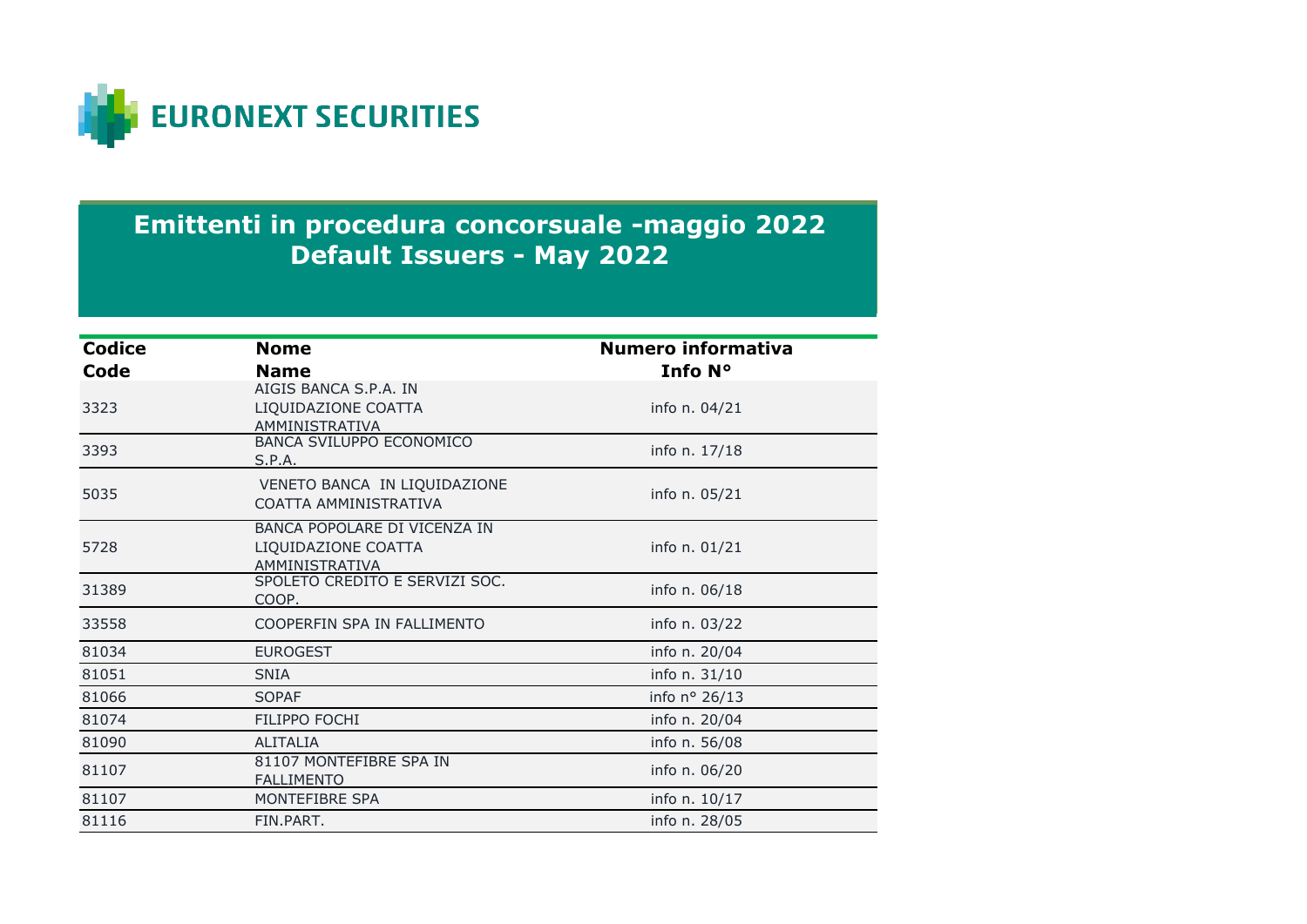| 81126 | <b>OLCESE SPA</b>                               | info n. 21/05 |  |
|-------|-------------------------------------------------|---------------|--|
| 81293 | <b>FINARTE CASA D'ASTE</b>                      | info n. 25/12 |  |
| 81296 | <b>EUROSVILUPPO</b>                             | info n. 20/04 |  |
| 81304 | CASTELLINO E SOLMAR                             | info n. 20/04 |  |
| 81320 | <b>GRUPPO WASTE ITALIA SPA</b>                  | info n. 42/17 |  |
| 81336 | <b>UNILAND</b>                                  | info n. 21/13 |  |
| 81343 | <b>VAUBAN SPA</b>                               | info n. 08/08 |  |
| 81354 | CIRIO FINANZIARIA                               | info n. 20/04 |  |
| 81371 | <b>STAYER</b>                                   | info n. 50/04 |  |
| 81375 | <b>GIOVANNI CRESPI</b>                          | info n. 24/13 |  |
| 81397 | ARQUATI                                         | info n. 25/04 |  |
| 81409 | IT HOLDING AMMINISTRAZIONE<br>STRAORDINARIA     |               |  |
| 81449 | RICHARD GINORI                                  | info nº 10/13 |  |
| 81484 | <b>ARENA</b>                                    | info n. 31/12 |  |
| 81485 | ELETTRO 33 S.P.A.                               | info n. 11/18 |  |
| 81495 | <b>FINMATICA</b>                                | info n. 72/04 |  |
| 81518 | <b>EUTELIA</b>                                  | info n. 28/13 |  |
| 81534 | MARIELLA BURANI                                 | info n. 23/12 |  |
| 81536 | CENTRO HL DISTRIBUZIONE IN<br><b>FALLIMENTO</b> | info n. 05/20 |  |
| 81548 | <b>TC SISTEMA</b>                               | info n. 58/04 |  |
| 81564 | <b>CTO</b>                                      | info n. 57/04 |  |
| 81569 | <b>ATTIKA GROUP</b>                             | info n. 20/04 |  |
| 81610 | <b>FCE SPA</b>                                  | info n. 33/04 |  |
| 81621 | GIACOMELLI SPORT                                | info n. 20/04 |  |
| 81678 | CIT COMPAGNIA ITALIANA<br><b>TURISMO</b>        | info n. 11/07 |  |
| 81681 | RDB S.P.A.                                      | info n. 42/16 |  |
| 81692 | NGP S.P.A.                                      | info n. 31/15 |  |
| 81701 | <b>TREVISAN</b>                                 | info n. 02/13 |  |
| 81722 | <b>OKCOM SPA</b>                                | info n. 16/16 |  |
| 81736 | LEHMAN BROTHERS TREASURY CO.<br>B.V.            | info n. 23/14 |  |
| 81742 | MOVIEMAX MEDIA GROUP S.P.A.                     | info n. 31/15 |  |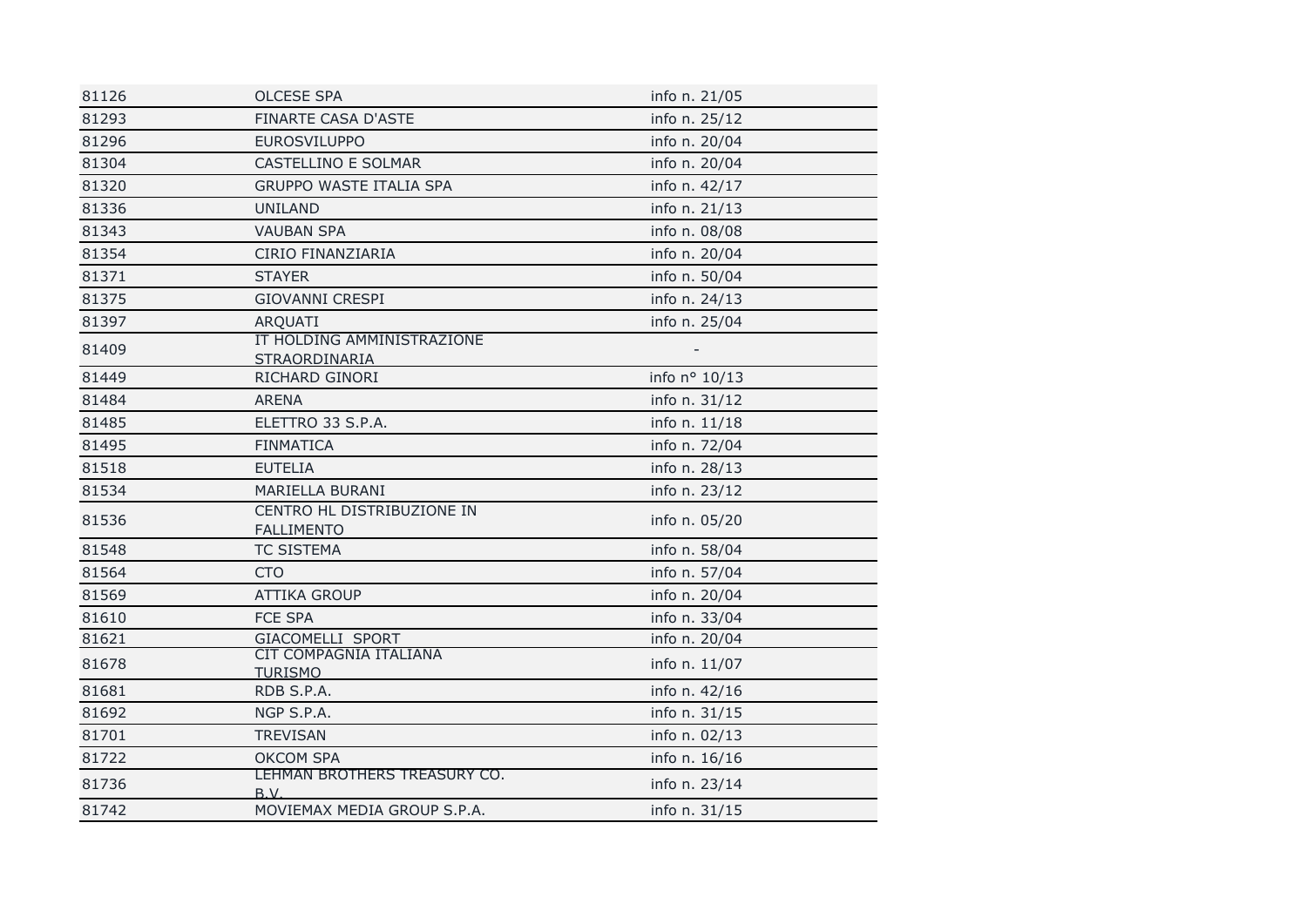| 81753 | MONTI ASCENSORI                                    | info n. 01/12 |
|-------|----------------------------------------------------|---------------|
| 81772 | AIO'N RENEWABLES (EX KERSELF)                      | info n. 22/13 |
| 81773 | SAN MAURO S.P.A.                                   | info n. 23/14 |
| 81781 | <b>ELITEL TELECOM</b>                              | info n. 27/08 |
| 85509 | <b>PRAMAC</b>                                      | info n. 31/12 |
| 85524 | SETECO INTERNATIONAL S.P.A.                        | info n. 31/15 |
| 85545 | <b>AICON</b>                                       | info n. 28/13 |
| 85546 | SCREEN SERVICE BROADCASTING<br>TECHNOLOGIES S.P.A. | info n. 31/15 |
| 85556 | VIAREGGIO PATRIMONIO S.R.L.                        | info n. 29/16 |
| 85567 | <b>EUDEA</b>                                       | info n. 28/13 |
| 85568 | <b>OCEAN AIRLINES</b>                              | info n. 43/08 |
| 85590 | S.E.I. ENERGIA SPA IN<br>CONCORDATO PREVENTIVO     | info n. 01/20 |
| 85598 | <b>DEIULEMAR</b>                                   | info n. 23/12 |
| 85604 | <b>CASA IN</b>                                     | info n. 29/12 |
| 85609 | <b>ELEA</b>                                        | info n. 28/13 |
| 85631 | DETTO FACTOR S.P.A.                                | info n. 24/18 |
| 85647 | IKF S.P.A.                                         | info n. 48/17 |
| 85657 | <b>GRUPPO EFFEGI</b>                               | info n. 22/13 |
| 85662 | <b>HOUSE BUILDING</b>                              | info nº 19/13 |
| 85677 | FMR-ART'E'                                         | info n. 23/14 |
| 85692 | HI REAL S.P.A.                                     | info n. 30/16 |
| 85693 | EDITORIALE OLIMPIA                                 | info n. 29/12 |
| 85700 | VIAGGIARE S.R.L.                                   | info n. 43/15 |
| 85711 | VALORE ITALIA HOLDING DI<br>PARTECIPAZIONI S.P.A.  | info n. 05/17 |
| 85723 | APRISVILUPPO                                       | info n. 33/13 |
| 85760 | MICROSPORE IN FALLIMENTO                           |               |
| 85758 | ELY S.P.A.                                         | info n. 09/16 |
| 85772 | FILCA COOPERATIVE SOCIETA'<br><b>COOPERATIVA</b>   | info n. 18/17 |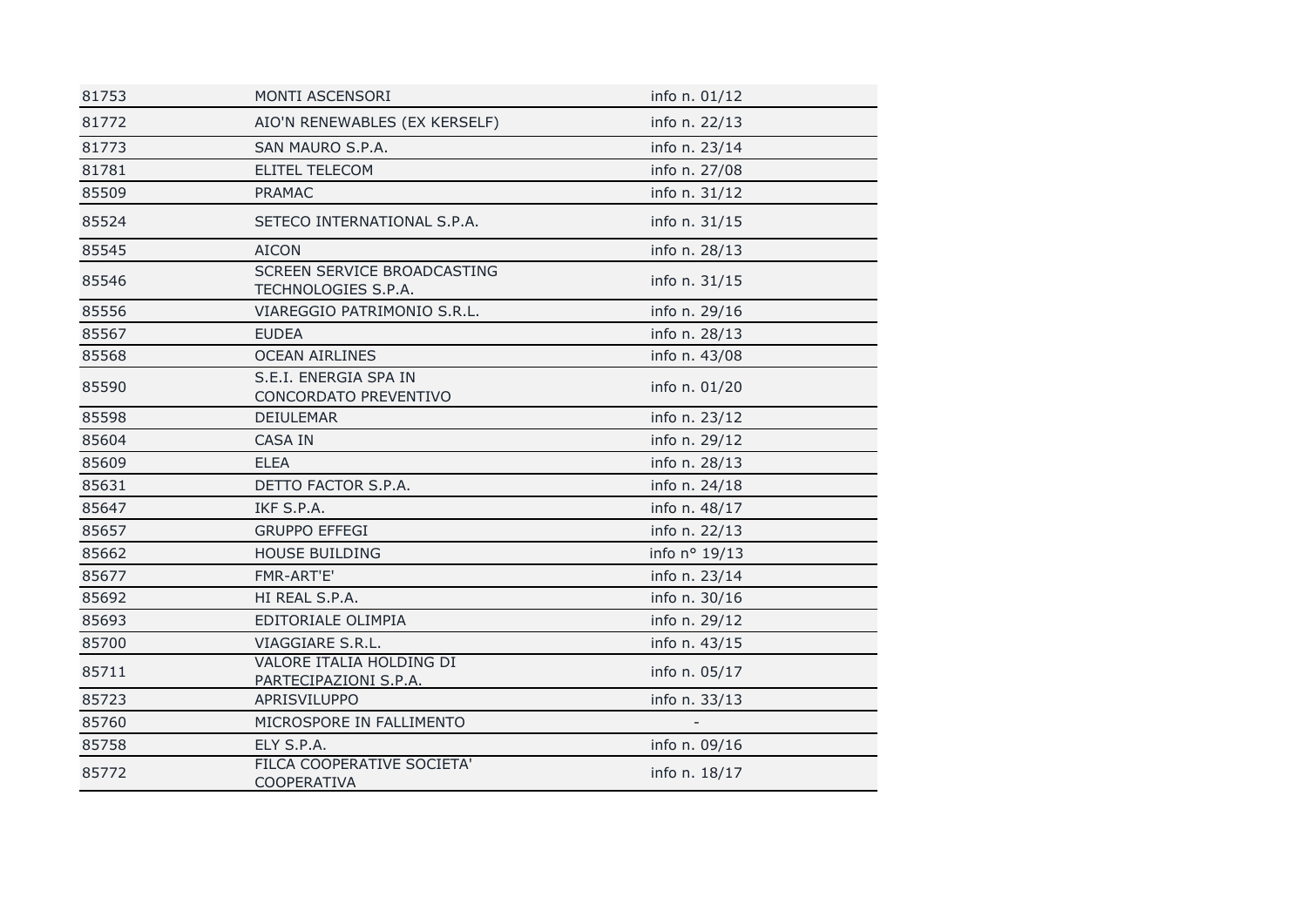| 85776 | GRAFICHE MAZZUCCHELLI S.P.A.                   | info n. 43/15 |
|-------|------------------------------------------------|---------------|
| 85791 | MICROCINEMA S.P.A.                             | info n. 10/18 |
| 85813 | AGRONOMIA S.P.A.                               | info n. 18/17 |
| 85817 | ENERGY LAB S.P.A.                              | info n. 24/18 |
| 85822 | SEA S.P.A.                                     | info n. 02/19 |
| 85850 | <b>GLOBAL SYSTEM INTERNATIONAL</b><br>S.P.A.   | info n. 30/17 |
| 85862 | <b>BIO-ON SPA IN FALLIMENTO</b>                | info n. 03/20 |
| 85872 | AMERICAN COFFEE COMPANY S.P.A.                 | info n. 03/19 |
| 85875 | <b>GMFINANCE SPA IN FALLIMENTO</b>             | info n. 09/20 |
| 85879 | FULGOR LIBERTAS BASKET FORLI'<br>S.P.A.        | info n. 04/18 |
| 85886 | SINTESI S.P.A.                                 | info n. 03/17 |
| 85893 | ACQUE POTABILI S.P.A. IN<br>LIQUIDAZIONE       |               |
| 85911 | PASTA ZARA S.P.A.                              | info n. 01/19 |
| 85919 | <b>FERRARINI SPA</b>                           | info n. 05/19 |
| 85964 | SIRIO SPA IN CONCORDATO<br><b>PREVENTIVO</b>   | info n. 07/21 |
| 86017 | WIVA GROUP IN FALLIMENTO                       | info n. 02/22 |
| 86024 | GIPLAST GROUP S.P.A.                           | info n. 14/18 |
| 86048 | VETRYA SPA IN LIQUIDAZIONE                     |               |
| 86050 | ARTI GRAFICHE BOCCIA IN<br><b>FALLIMENTO</b>   | info n. 04/20 |
| 86082 | <b>Q&amp;T SPA IN CONCORDATO</b><br>PREVENTIVO | info n. 09/21 |
| 86128 | ENERGO GROUP IN FALLIMENTO                     | info n. 03/21 |
| 86166 | FINARIA S.P.A. IN FALLIMENTO                   | info n. 11/20 |
| 86243 | HJA ITALIA SRL IN FALLIMENTO                   | info n. 02/20 |
| 86311 | ALMA MEDIA SPA IN FALLIMENTO                   | info n. 10/21 |
| 86336 | TSW INDUSTRIES S.R.L. IN<br><b>FALLIMENTO</b>  | info n. 08/21 |